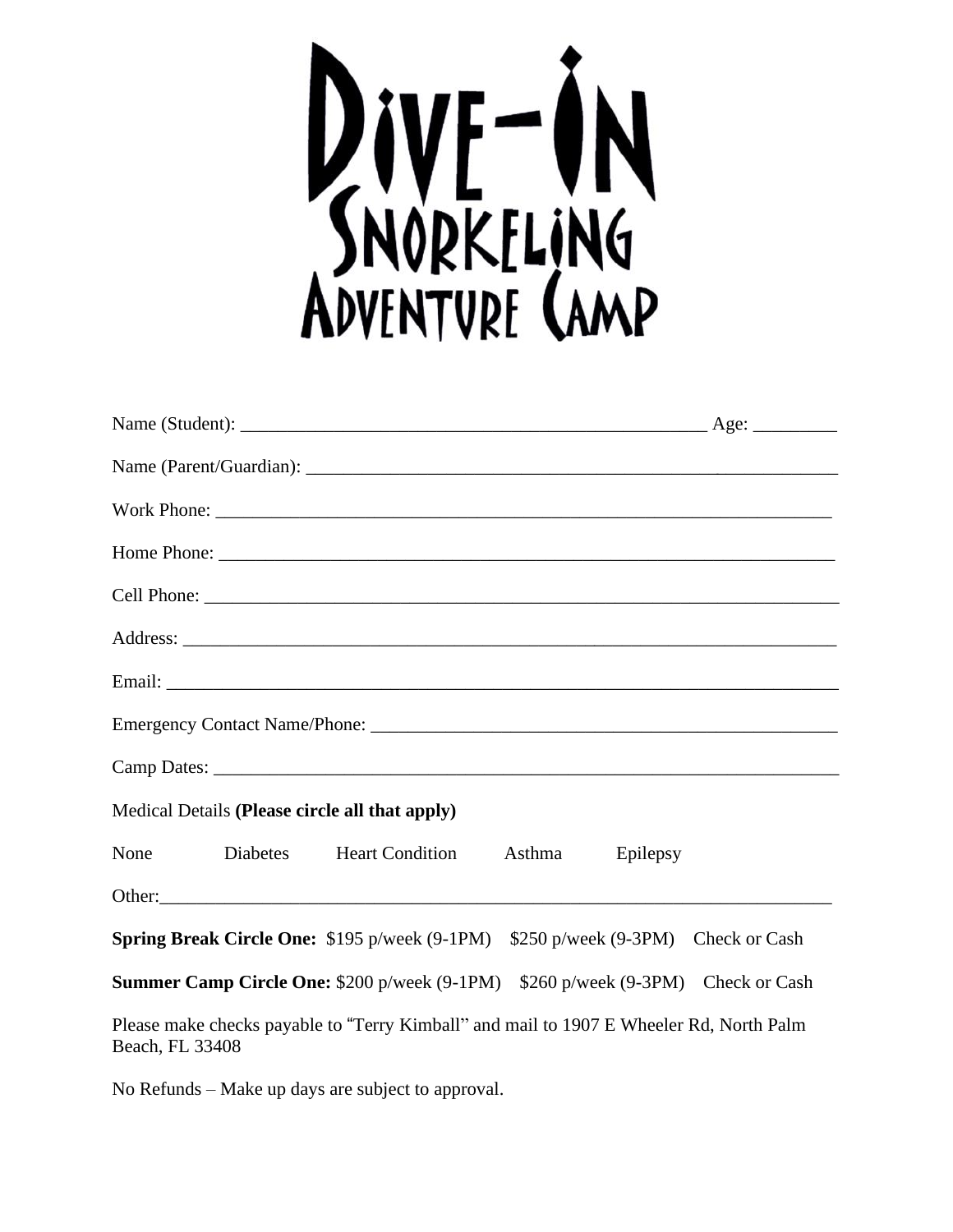## **Release Form**

In applying to enter my son, daughter, relative or friend in Dive-In Snorkeling Program, I promise to inspect the snorkeling site, and assure myself that the area is safe for snorkeling. I further agree that I will not participate unless I am satisfied that the area and conditions are safe for snorkeling purposes.

I understand and comply with all Dive-In Snorkeling Program rules and regulations, note existing weather conditions, and so agree that I voluntarily assume all risk from conditions related to the use of snorkeling camp site by myself and others.

I understand that Dive-In Snorkeling Program is not responsible for any lost, stolen or damaged items.

In consideration of your acceptance of my entry, I'm intending to be legally bound, hereby, for myself, son, daughter, relative or friend, and hold harmless and release and forever discharge the Dive-In Snorkeling Program, their members, and any members connected with this snorkeling program from all liability for injuries and damage what so ever.

I attest that my son, daughter, relative or friend is physically fit and is sufficiently trained for this event and do hereby grant the sponsors such release as described herein.

Signature of Parent or Guardian

 $Date:$